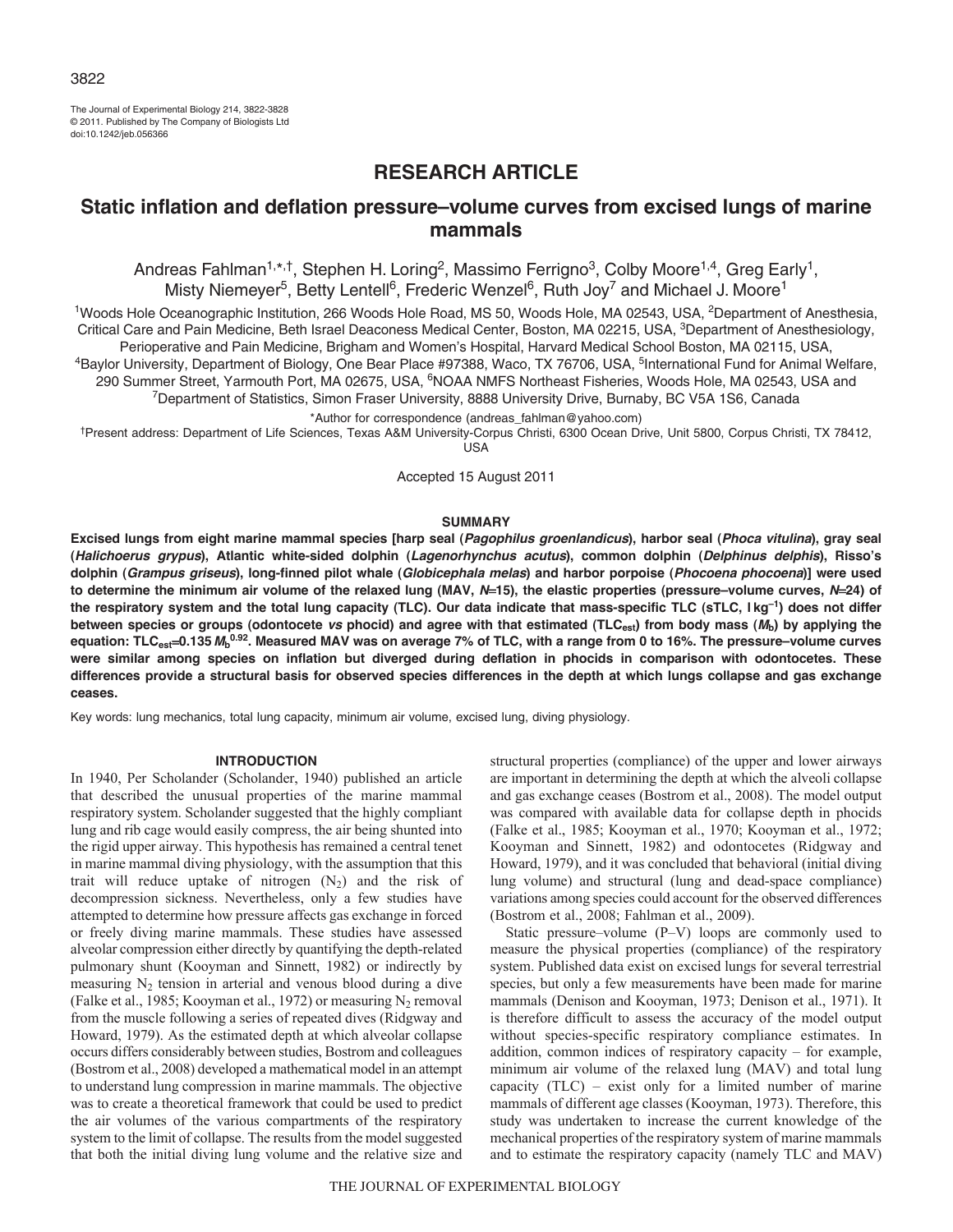for a larger number of marine mammals. The primary objectives of the current study were, first, to compare the mechanical properties of a range of marine mammal species and, second, to estimate TLC from the P–V curves.

# **MATERIALS AND METHODS Animals**

Thirty-one drowned (with no sea water observed in the respiratory airways or lungs) fishery bycaught (animals that asphyxiated either in gill nets or bottom otter trawls) or stranded seals [harp seal, *Pagophilus groenlandicus* (Erxleben 1777); harbor seal, *Phoca vitulina* (Linnaeus 1758); and gray seal, *Halichoerus grypus* (Fabricius 1791)] or odontocetes [Atlantic white-sided dolphin, *Lagenorhynchus acutus* (Gray 1828); common dolphin, *Delphinus delphis* (Linnaeus 1758); long-finned pilot whale, *Globicephala melas* (Traill 1809); harbor porpoise, *Phocoena phocoena* (Linnaeus 1758); and Risso's dolphin, *Grampus griseus* (G. Cuvier 1812)] were obtained, respectively, from the NMFS Northeast Fisheries Observer Program (NEFOP) or the Marine Mammal Rescue and Research Division of the International Fund for Animal Welfare (IFAW) (Table 1). Specimens accidentally caught in the regional fisheries (bycaught) were transported by road to the Marine Research Facility (MRF) at Woods Hole Oceanographic Institution (WHOI), Woods Hole, MA, USA. Stranded animals that died or were euthanized on the beach were directly transported to WHOI. Animals were kept cold during transport and then stored at 4°C until the lungs were excised and studied less than 12 h after arrival. No animal was euthanized for the purpose of this study. At the laboratory, the sex was determined, each animal weighed  $(\pm 0.2 \text{ kg})$  and routine morphometric measurements were completed (Table 1).

Each specimen was examined for obvious signs of scavenging, orifice discharges and bloating. Of the 31 specimens, static P–V loops and MAV were measured successfully in 24 and 15 lung samples, respectively (Table 1). In nine lung samples, both MAV and P–V data were collected (Table 1). Not all tests could be performed on all specimens owing to a variety of factors, including time-constraints and leaks during P–V experiments.

## **Static pressure–volume measurements**

The entire respiratory tract was excised (lungs, bronchi and trachea) with the heart attached. The excised tissues were placed on a tray and the trachea intubated immediately below the pharynx using a human (Hudson RCI, Teleflex Medical, Research Triangle Drive, NC, USA) or veterinary (Equine Endotracheal Tube, Jorgensen Laboratories, Loveland, CO, USA) endotracheal tube. The endotracheal tube was attached to a manifold of three-way valves with a 3 l syringe (Series 5530, Hans-Rudolph, Kansas City, MO, USA) used to inflate the lungs in varying volume increments.

|  | Table 1. Summary morphometrics and biodata for the individuals used in the study |  |
|--|----------------------------------------------------------------------------------|--|
|--|----------------------------------------------------------------------------------|--|

| Animal ID               | Group | Species | Sex | $Mb$ (kg) | Length (cm) | Age class | Lung mass $(q)$ | MAV (ml) | PMAV (% TLC)   |
|-------------------------|-------|---------|-----|-----------|-------------|-----------|-----------------|----------|----------------|
| D05952                  | Ph    | Pg      | F   | 27.4      | 99          | YOY       | 935             | 20       |                |
| IFAW09-034              | Ph    | Pg      | F   | 25.5      | 106         | YOY       | n.d.            | 273      | 11             |
| IFAW09-041              | Ph    | Pg      | M   | 22.7      | 90          | YOY       | 591             | 395      | 15             |
| <b>IFAW09-047</b>       | Ph    | Pg      | F   | 24.2      | 91          | YOY       | n.d.            | n.d.     | n.d.           |
| H0-0011                 | Ph    | Pg      | F   | 28.4      | 105         | YOY       | 944             | 484      | 11             |
| D01848*, <sup>†</sup>   | Ph    | Pg      | F   | 32.7      | 120         | J         | 984             | 238      | $\overline{7}$ |
| IFAW09-029 <sup>1</sup> | Ph    | Pg      | F   | 15        | 93          | YOY       | 419             | 45       | 3              |
| IFAW09-076 <sup>†</sup> | Ph    | Pg      | F   | n.d.      | 102         | YOY       | 1023            | 23       | $<$ 1          |
| D06306 <sup>+</sup>     | Ph    | Pg      | M   | 35.5      | 118         | J         | 1044            | 34       |                |
| D05845                  | Ph    | Pv      | N/A | 26        | 97          | YOY       | n.d.            | n.d.     | n.d.           |
| D06318                  | Ph    | Pv      | M   | 25.2      | 94          | YOY       | 894             | 442      | 16             |
| D08811                  | Ph    | Pv      | F   | 25.6      | 104         | YOY       | 704             | n.d.     | n.d.           |
| D08812                  | Ph    | Pv      | M   | 29.8      | 103         | YOY       | 895             | n.d.     | n.d.           |
| D06322*                 | Ph    | Hg      | M   | 223       | 215         |           | 5278            | 10       | 0              |
| D08883                  | Ph    | Hg      | F   | 21.4      | 89          | YOY       | 608             | n.d.     | n.d.           |
| D07662*                 | Ph    | Hg      | M   | 208       | 210         |           | 4264            | 50       | $\mathbf 0$    |
| D05294*                 | Od    | La      | M   | 250       | 260         | Α         | 5850            | n.d.     | n.d.           |
| D08685*, <sup>†</sup>   | Od    | La      | F   | 69.4      | 171         |           | n.d.            | n.d.     | n.d.           |
| D08982*                 | Od    | La      | F   | 110.5     | 203         | Α         | 2809            | n.d.     | n.d.           |
| IFAW10-085              | Od    | La      | M   | 154.2     | 217         | Α         | 3983            | n.d.     | n.d.           |
| IFAW09-064              | Od    | La      | M   | 129.2     | 214         |           | 2981            | n.d.     | n.d.           |
| <b>IFAW09-046</b>       | Od    | Dd      | M   | 57.6      | 174         |           | n.d.            | n.d.     | n.d.           |
| IFAW09-049              | Od    | Dd      | N/A | 59.4      | 177         |           | n.d.            | n.d.     | n.d.           |
| IFAW09-062 <sup>†</sup> | Od    | Dd      | M   | 96.7      | 215         | Α         | 2859            | 1420     | 16             |
| IFAW09-209              | Od    | Dd      | M   | 106.2     | 223         | Α         | n.d.            | n.d.     | n.d.           |
| IFAW10-065              | Od    | Dd      | M   | 75        | 190         |           | 1200            | n.d.     | n.d.           |
| DO0194*,                | Od    | Dd      | M   | 102.4     | 210.4       | Α         | 2710            | 302      | 3              |
| IFAW09-203              | Od    | Gm      | M   | n.d.      | 313         | J         | 9930            | n.d.     | n.d.           |
| IFAW09-214              | Od    | Gm      | M   | 305       | 279         | J         | 7857            | n.d.     | n.d.           |
| IFAW10-049              | Od    | Pp      | M   | 22.1      | 105         | YOY       | 682             | 88       | 3              |
| D08417                  | Od    | Gg      | M   | 74.4      | 190         | YOY       | 2022            | 332      | 4              |

Animal identification number (D0, bycaught; IFAW, stranded), group, species, sex (male or female), body mass (M<sub>b</sub>), animal length, age class, lung mass, minimum air volume of the relaxed lung (MAV) and MAV expressed as a volume or as a percentage of the model-fitted total lung capacity (TLC) in Fig. 3 (pMAV). n.d., not determined. Species abbreviations: Pg, Pagophilus groenlandicus; Pv, Phoca vitulina; Hg, Halichoerus grypus; La, Lagenorhynchus acutus; Dd, Delphinus delphis; Gm, Globicephala melas; Pp, Phocoena phocoena; Gg, Grampus griseus. Group abbreviation: Ph, phocid; Od, odontocete. D0 animals were caught in either gill nets or otter trawls (indicated by \*). Animals were grouped into age classes by their reproductive age, defined as: young of the year (YOY), juvenile (J), immature (I) and adult (A). <sup>†</sup>Specimens for which P–V curves were not collected, in which TLC<sub>est</sub> (Kooyman, 1973) was used to estimate pMAV (pMAV<sub>est</sub>).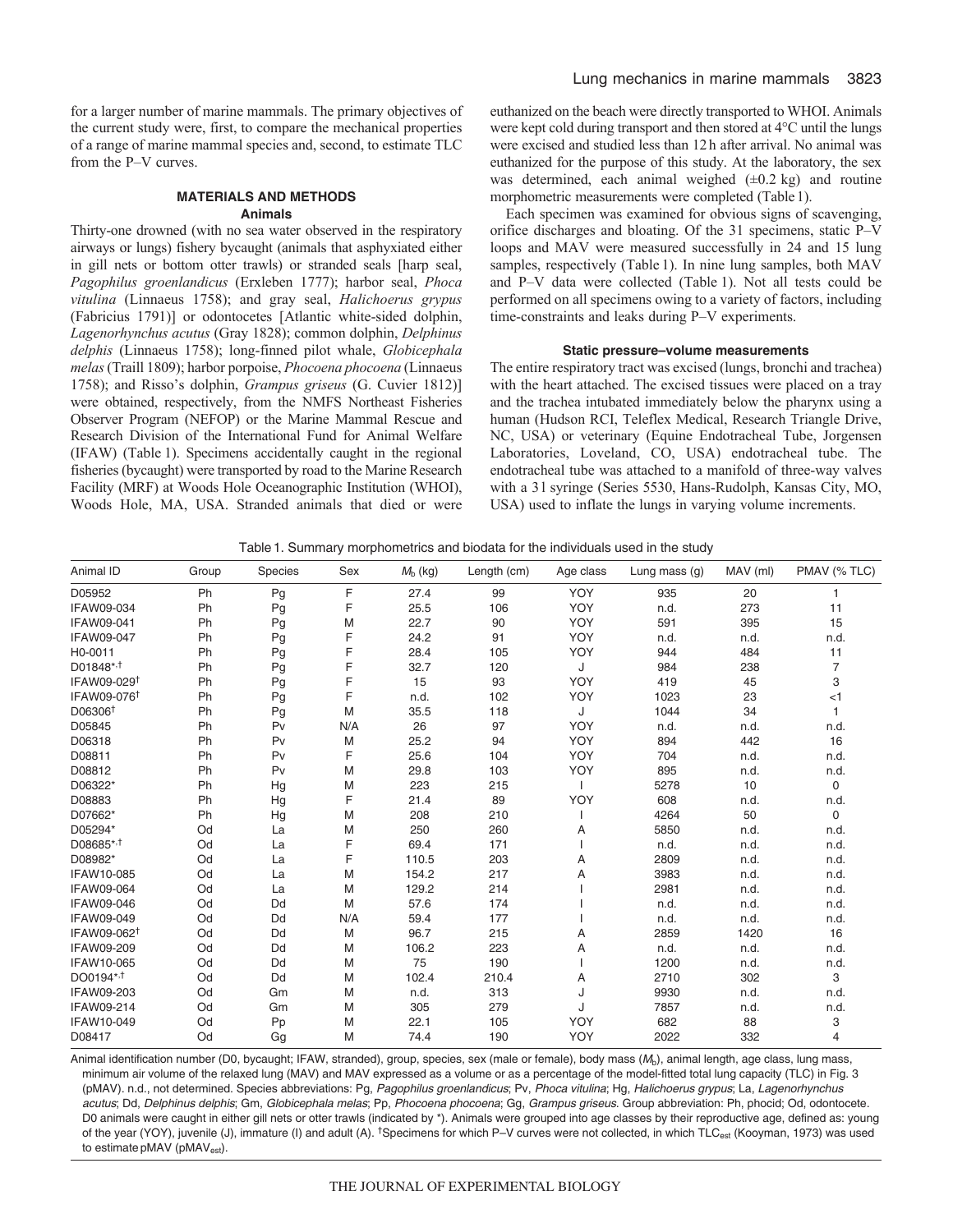## 3824 A. Fahlman and others

The airway opening pressure ( $P<sub>ao</sub>$ , cmH<sub>2</sub>O, 1 cmH<sub>2</sub>O=98.07 Pa) was measured using a differential pressure transducer (MPX type 339/2, Harvard Apparatus, Holliston, MA, USA) connected to an amplifier (Tam-A, Harvard Apparatus); these data were collected on a laptop computer using an A/D card (USB 1208LS, Measurement Computing, Norton, MA, USA) sampling at 2 Hz. The ambient pressure  $(P_{amb})$  was used as a reference and set at 0 cmH<sub>2</sub>O.

The lungs were initially pre-conditioned by at least three inflations to a transpulmonary pressure  $(P_{tp})$  of  $\sim$ 30 cmH<sub>2</sub>O  $(P_{tp} = P_{ao} - P_{amb})$ , which in mammals is often used to define the volume at TLC (Soutiere and Mitzner, 2004). The total volume used to inflate the lung to a  $P_{\text{tp}}$  of 30 cmH<sub>2</sub>O was divided into four or five equal increments. The P–V relationship was determined by adding or removing air in the increments determined during the preconditioning step. A minimum of three leak-free inflation–deflation curves was recorded. After injection or removal of an aliquot of air, the volume was held constant until the pressure had reached a plateau, usually for between 15 and 20 s, before the next step-wise change in lung volume (Kooyman and Sinnett, 1979).

#### **Minimum air volume estimates**

In a subset of samples ( $N=15$ ), the MAV of the relaxed ( $P_{\text{tp}}=0 \text{cm}H_2\text{O}$ ) excised lungs was estimated by weighing the lung and the volume of fresh water it displaced and assuming a tissue-specific gravity of  $1 \text{ kg}$ <sup> $-1$ </sup> (Kooyman and Sinnett, 1979). Three estimates were obtained for each lung; if the inter-test variation was greater than 10%, tests were repeated until the variation became less than 10%.

## **Data processing and statistical analysis**

Room temperature and ambient pressure were used to convert all volumes to standard temperature pressure, dry (STPD). We assumed intrapulmonary air to be saturated with water vapor.

We modeled the relationship between pressure and volume for the excised lung using the sigmoidal equation published by Bostrom and colleagues (Bostrom et al., 2008):

$$
V_1 = a(1 + e^{(c(b - Pa_0))}), \tag{1}
$$

where  $a$ ,  $b$  and  $c$  are fitting parameters and  $V_1$  is the inflated air lung volume. The parameter *a* corresponds to the change in volume between the lower and upper asymptotes of the sigmoid. When inflating a relaxed excised lung to TLC, *a* is an estimate of the difference between TLC and MAV. The parameter *b* corresponds to the pressure at the inflection point of the sigmoid. The parameter *c* is an index of the compliance (steepness) of the curve where most of the volume change occurs (i.e. near *b*). Parameters were fitted using the software RGui (version 2.5.1, R Foundation for Statistical Computing, Vienna, Austria).

We used two approaches to estimate TLC. In the first, we used the MAV and *a* from the P–V data. For lung samples where data existed to estimate both *a* and MAV (*N*=9) (Table 1), TLC was estimated as: TLC=a+MAV. For these nine samples, the MAV was then expressed as a relative proportion of TLC as: pMAV=MAV×TLC<sup>-1</sup>. For those samples where only MAV was determined (*N*=7) (Table 1), pMAV was computed as:  $p$ MAV<sub>est</sub>=MAV×TLC<sub>est</sub><sup>-1</sup>, where TLC<sub>est</sub> was computed by the equation published by Kooyman (TLC<sub>est</sub>=0.135 $M_b^{0.9\overline{2}}$ ) (Kooyman, 1973). The average pMAV was used to estimate TLC as: TLC= $a(1-pMAV)^{-1}$ . Thus, we used the average pMAV for data where both *a* and MAV had been computed.

In the second and more common approach, TLC was estimated as the lung volume at a  $P_{tp} = 30 \text{ cm}H_2\text{O}$  (TLC<sub>30</sub>) (Kooyman and



Fig. 1. Mean pressure–volume data (±s.e.m., N=4) for inflation and deflation of an excised lung of a harbor porpoise (IFAW10-049). Volume includes the estimated MAV and was normalized as a proportion of the estimated total lung capacity (TLC<sub>est</sub>) (Kooyman and Sinnett, 1979), and pressure is pressure at the airway opening  $(P_{\text{ao}})$ , which in excised lungs is the transpulmonary pressure. Error bars show the s.e.m., indicating the reproducibility between repeated inflation–deflation cycles.

Sinnett, 1979). As the inflated volume at  $P_{tp}=30 \text{ cm}H_2\text{O}$  is an estimate of the vital capacity (VC),  $TLC_{30}$  was estimated as  $TLC_{30} = VC(1-pMAV)^{-1}$ . To compare the two estimates, TLC was plotted against  $TLC_{30}$ . Finally, the computed TLC was plotted against animal body mass  $(M<sub>b</sub>)$  and compared with the estimated TLCest.

The P–V relationship during inflation was analyzed by fitting the parameters *a*, *b* and *c* for each lung sample. TLC was estimated as described above and plotted against *M*b. The scatter plot of TLC against  $M<sub>b</sub>$  was compared with TLC<sub>est</sub>. The appearance of the deflation curve is dependent on the starting lung volume (Glaister et al., 1973). One option was to standardize the inflation volume for each sample; another option was to standardize the curves by expressing  $V_1$  as a percentage of the starting volume – that is, the maximum inflation volume. As we had data to different maximum inflation volumes for each sample, we opted for the latter to increase the statistical power. Thus, when analyzing the elastic properties of the deflation curves,  $V_1$  was expressed as a fraction of the total volume inflated. To model the biological variation within a species, and not just that of our samples, we used a nonlinear random-effects model that treated 'animal' as a random factor. To compare the curves within and between species, the 95% confidence limit was computed for each fitted model.

In this study, *P*-values  $\leq 0.05$  were considered as significant, whereas *P*≤0.1 was considered a trend. Data are presented as means ± standard error of the mean (s.e.m.), unless otherwise stated.

#### **RESULTS**

Summary morphometrics for the individuals used in the study are included in Table 1. Most odontocetes were stranded individuals (samples with an IFAW case number), whereas the seals were generally bycaught specimens (case numbers D0 and H0).

Fig. 1 shows an example of the elastic properties of an excised lung from a harbor porpoise (IFAW10-049). The experiment was repeated four times, and the error bars show the reproducibility between repeated inflation–deflation cycles. Two lung samples were difficult to inflate and were very stiff (D08685 and IFAW10-062)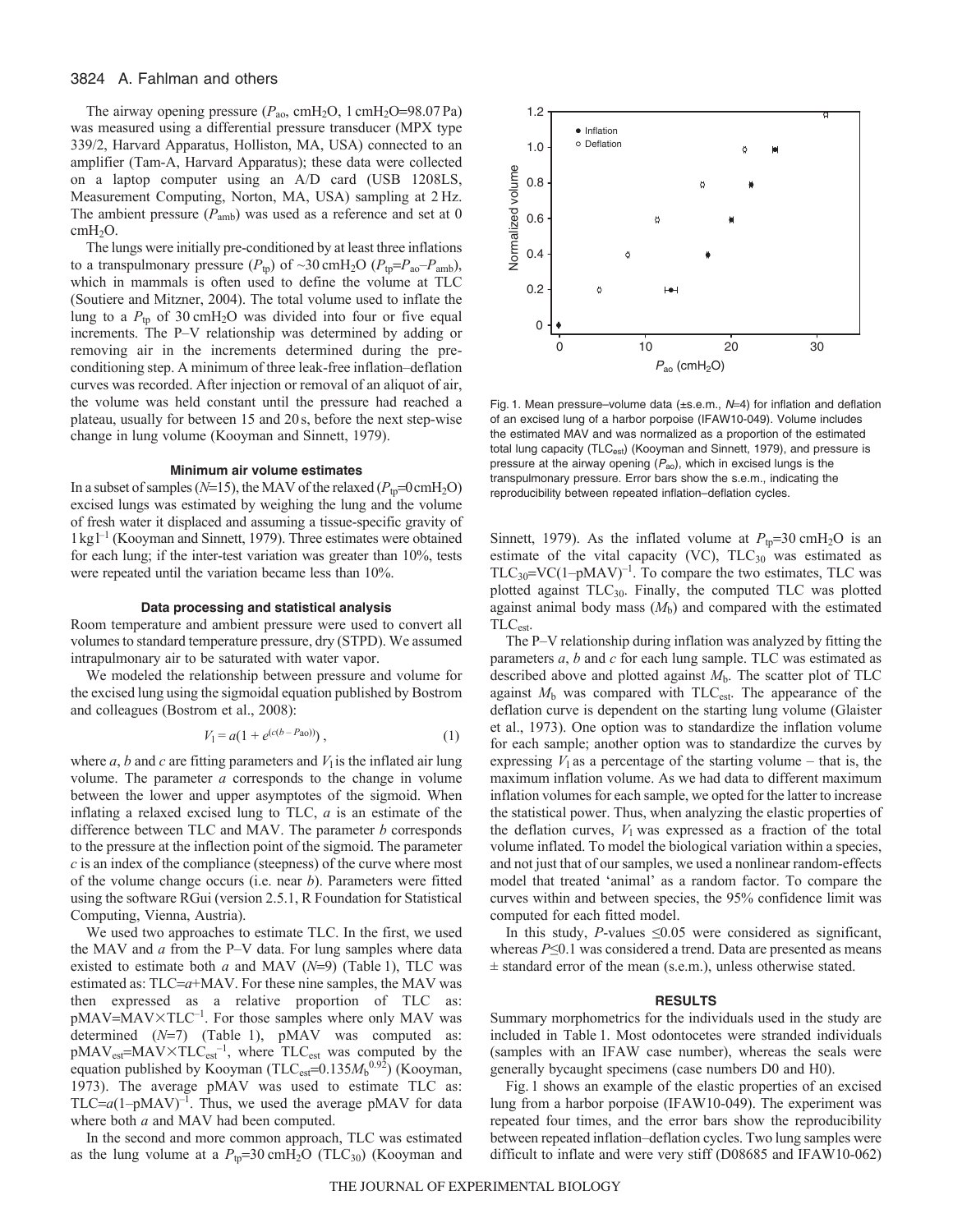

Fig. 2. (A) Total lung capacity (TLC) estimated using two methods. TLC was estimated as the volume of air in the lung between the lower and upper asymptote of the published sigmoidal function (Eqn 1) and the average minimum air volume (MAV).  $TLC_{30}$  was estimated as the air volume injected for a transpulmonary pressure of 30 cmH<sub>2</sub>O plus the MAV. The solid line is the line of identity. (B) Data showing the difference between TLC and  $TLC_{30}$  plotted against body mass ( $M<sub>b</sub>$ , kg). Key abbreviations: Pg, Pagophilus groenlandicus; Pv, Phoca vitulina; Hg, Halichoerus grypus; La, Lagenorhynchus acutus; Dd, Delphinus delphis; Gm, Globicephala melas; Pp, Phocoena phocoena; Gg, Grampus griseus. Closed symbols represent phocids, and open symbols represent odontocetes.

(Table1); therefore, they were not included in the statistical analyses even though their data are reported in Table 1. The P–V data were used to fit the parameters in Eqn 1. For lung samples where both a water-displacement measurement and inflation experiment had been performed, the average pMAV was 7% (Table 1). The pMAV<sub>est</sub>, estimated from the measured MAV and TLC<sub>est</sub>, was 5% and not different from pMAV (*P*>0.1, *t*-test). The TLC for animals where P–V data had been collected was estimated by adding the average pMAV to  $a$  – that is,  $TLC=a(1-0.07)^{-1}$ .  $TLC<sub>30</sub>$  was estimated as  $VC(1-0.07)^{-1}$ . The results for the two methods of estimating TLC were plotted against each other (Fig. 2A). In addition, the relative difference between TLC and TLC<sub>30</sub>, computed as  $(TLC-TLC_{30})TLC^{-1}\times100$ , was plotted against  $M_b$ . TLC was on average  $12\%$  higher than  $TLC_{30}$ , with a median of 8%. TLC was plotted against  $M<sub>b</sub>$  (Fig. 3). The estimated regression parameters from our TLC (slope: 0.81, intercept: 0.225) were not significantly



Fig. 3. Animal body mass versus model-predicted total lung capacity (TLC). TLC was estimated as TLC= $a(1-0.07)^{-1}$ , where a is the parameter for the difference in inflated volume between the lower and upper asymptote in Eqn 1, and 0.07 is the average estimated residual volume as determined by water-displacement experiments. The broken regression line is the best fit to the data (TLC=0.225 $M<sub>b</sub>^{0.81}$ ), and the unbroken regression line is the equation that predicts TLC in marine mammals (TLC $_{est}$ =0.135 $M_b$ <sup>0.92</sup>) (Kooyman and Sinnett, 1979). Key abbreviations: Pg, Pagophilus groenlandicus; Pv, Phoca vitulina; Hg, Halichoerus grypus; La, Lagenorhynchus acutus; Dd, Delphinus delphis; Gm, Globicephala melas; Pp, Phocoena phocoena; Gg, Grampus griseus. Closed symbols represent phocids, and open symbols represent odontocetes.

different from those of the TLC<sub>est</sub> equation (slope: 0.92, intercept: 0.135) (Fig. 3). There were no apparent species-related trends, and the residuals were randomly distributed with *M*b.

To compare the elastic properties during inflation between species, the 95% confidence limit was estimated for *b* and *c*. Data for each species were fitted to Eqn 1. For the inflation data, we used the estimated TLC  $[TLC=a(1-0.07)^{-1}]$  expressed as a percentage of TLC<sub>est</sub> for  $V_1$  in Eqn 1. For the deflation data,  $V_1$ was adjusted as described above. The s.e.m. for each parameter was used to determine the 95% confidence limit, and differences between species were assessed by determining which samples had overlapping confidence limits. For the inflation curves, there were no differences in *a*, *b* or *c* between age groups, within or between species, and there were no differences between odontocetes (toothed whales) in comparison with phocids (seals) (Table 2). For the deflation curves, both *b* (odontocete: 12.2±0.8; phocid: 8.2±0.5) and *c* (odontocete: 0.17±0.01; phocid: 0.25±0.01) differed significantly between odontocetes and phocids. Again, none of the deflation parameters differed between age groups. The data for odontocetes and phocids were pooled to determine the best-fit parameters for each group, and the results are plotted in Fig. 4.

## **DISCUSSION**

We examined the mechanical properties of lungs excised from eight different marine mammal species. Our main objectives were to estimate, first, the elastic properties and, second, the total lung capacity and minimum air volume in excised lungs from a range of marine mammals. The results from the P–V data were compared between species and groups. The parameter estimates suggest that the structural properties cause differences in behavior during deflation in seals and toothed whales. We estimated TLC, and this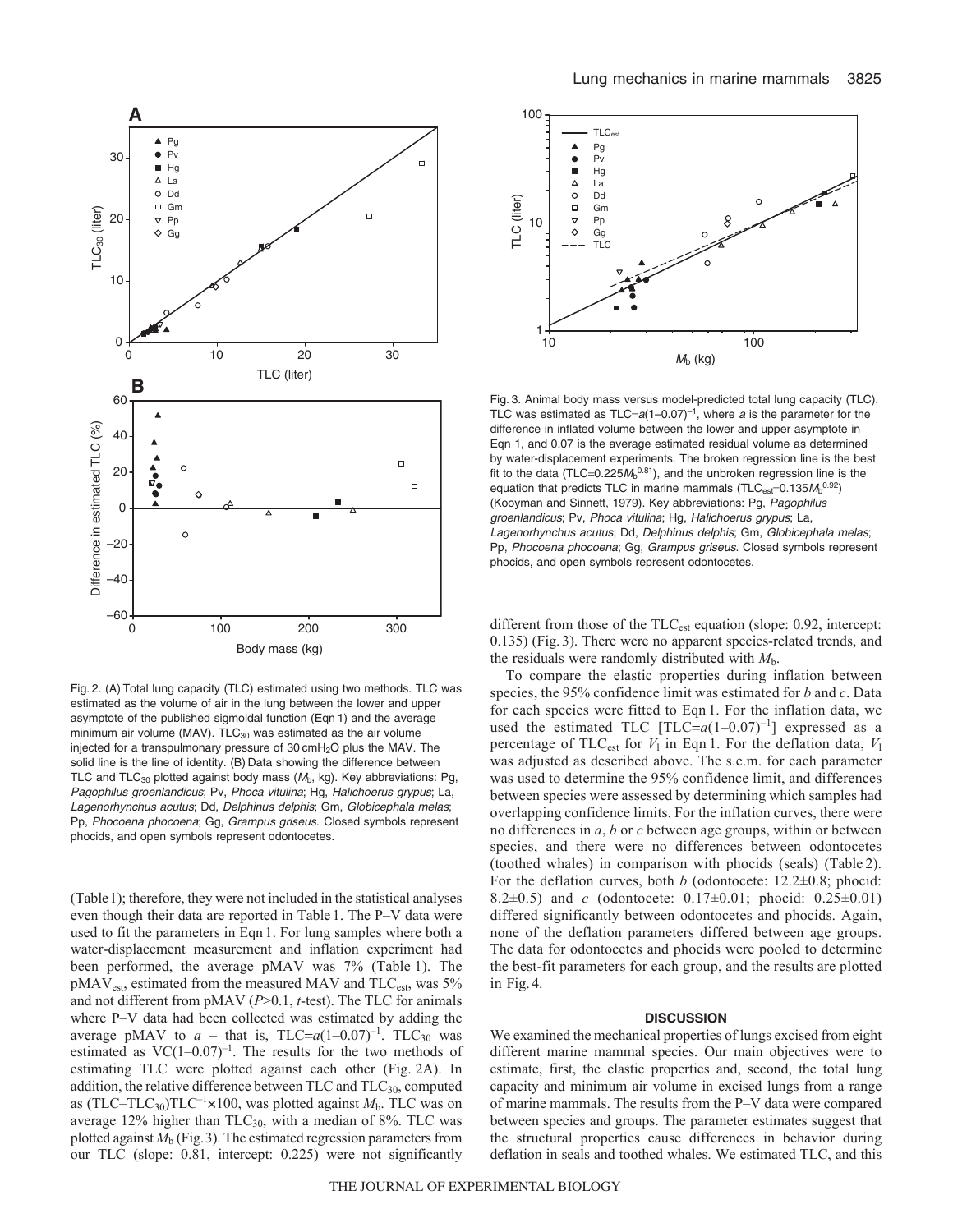## 3826 A. Fahlman and others

Table2. Parameter estimates (±s.e.m.) for inflation and deflation pressure–volume data fitted to a sigmoidal equation

| Species    | a (% TLC)        | $b$ (cmH <sub>2</sub> O) | $c$ (cmH <sub>2</sub> O) | Number of animals | Number of data points |
|------------|------------------|--------------------------|--------------------------|-------------------|-----------------------|
| Inflation  |                  |                          |                          |                   |                       |
| Pg         | $101.9 + 1.8$    | $24.9 + 1.0$             | $0.20 + 0.02$            | 5                 | 111                   |
| Pv         | $89.9 + 5.1$     | $22.0 + 0.8$             | $0.22 \pm 0.02$          | 4                 | 102                   |
| Hg         | $98.7 \pm 10.3$  | $20.1 \pm 0.3$           | $0.20 + 0.03$            | 3                 | 126                   |
| La         | $96.5 \pm 1.8$   | $21.1 \pm 2.6$           | $0.25 \pm 0.03$          | 4                 | 53                    |
| Dd         | $102.9 + 6.6$    | $22.4 \pm 2.1$           | $0.20 \pm 0.02$          | 4                 | 130                   |
| Gm         | $103.7 \pm 7.2$  | $24.0 + 0.6$             | $0.19 + 0.01$            | 2                 | 73                    |
| Pp         | $110.4 \pm 2.4$  | $21.3 \pm 0.2$           | $0.22 \pm 0.01$          |                   | 39                    |
| Gg         | $108.4 \pm 2.9$  | $21.0 + 0.2$             | $0.26 + 0.01$            |                   | 14                    |
| Phocid     | $97.3 + 4.5$     | $21.7 \pm 1.2$           | $0.24 \pm 0.02$          | 12                | 339                   |
| Odontocete | $104.6 \pm 12.4$ | $22.0 + 0.2$             | $0.19 \pm 0.01$          | 12                | 309                   |
| Deflation  |                  |                          |                          |                   |                       |
| Pg         | $92.5 \pm 1.4$   | $7.1 \pm 0.9$            | $0.25 \pm 0.02$          | 5                 | 85                    |
| Pv         | $94.1 \pm 1.6$   | $7.8 \pm 0.3$            | $0.23 \pm 0.02$          | 4                 | 99                    |
| Hg         | $94.8 \pm 1.5$   | $7.3 \pm 1.3$            | $0.26 \pm 0.03$          | 3                 | 116                   |
| Dd         | $100.2 \pm 1.3$  | $11.7 + 1.3$             | $0.17 + 0.01$            | 4                 | 109                   |
| La         | $101.4 + 4.5$    | $10.0 + 0.7$             | $0.18 + 0.02$            | 4                 | 62                    |
| Gm         | $105.0 \pm 2.5$  | $16.4 \pm 0.3$           | $0.14 \pm 0.01$          | 2                 | 65                    |
| Pp         | $98.7 \pm 1.8$   | $12.3 \pm 0.4$           | $0.18 + 0.01$            |                   | 34                    |
| Gg         | $111.1 \pm 6.3$  | $15.4 \pm 1.0$           | $0.15 \pm 0.01$          |                   | 14                    |
| Phocid     | $98.6 \pm 0.9$   | $8.2 \pm 0.5$            | $0.25 + 0.01$            | 12                | 300                   |
| Odontocete | $102.8 \pm 1.6$  | $12.2 \pm 0.8$           | $0.17 \pm 0.01$          | 12                | 284                   |

The sigmoidal equation results in three parameters, a, b and c, as detailed in the Materials and methods. For fitting the inflation data, we used the estimated total lung capacity (TLC) expressed as a percentage of TLC<sub>est</sub> rather than the inflated volume for  $V_1$  in Eqn 1. Species abbreviations: Pg, Pagophilus groenlandicus; Pv, Phoca vitulina; Hg, Halichoerus grypus; La, Lagenorhynchus acutus; Dd, Delphinus delphis; Gm, Globicephala melas; Pp, Phocoena phocoena; Gg, Grampus griseus.

was plotted against  $M_b$  to assess the mass-specific TLC (sTLC, lkg–1). The mass-exponent to predict sTLC does not differ between species or groups (odontocete *vs* phocid) and is similar to TLC<sub>est</sub> (Kooyman, 1973).

# **Pressure–volume curves and the structural properties of marine mammal lungs**

Two theoretical studies have suggested that the depth of alveolar collapse could be estimated using the physical properties (P–V relationship) of the different parts of the respiratory system (Bostrom et al., 2008; Fitz-Clarke, 2007). These models assume that, as the pressure increases and the gas becomes more compressed, the conducting airways remain open. This allows the air in the alveoli to move into the central airway during compression. Bostrom and colleagues (Bostrom et al., 2008) showed that their model agreed well with available data for alveolar (Falke et al., 1985; Kooyman et al., 1972; Kooyman and Sinnett, 1982; Ridgway and Howard, 1979) and tracheal volume (Kooyman et al., 1970) at different depths (Bostrom et al., 2008). However, it was also shown that varying the elastic properties of the respiratory system would significantly alter the alveolar collapse depth. As only limited information exists on the structural properties of the respiratory system in marine mammals, our aim was to compare the elastic properties in different species. Our ultimate aim is to predict the depth of alveolar collapse and improve our understanding of how gas exchange is altered during breath-hold diving. However, the data presented in this study are not suitable to make such predictions because we could not determine the small volume changes at negative transpulmonary pressures crucial to alveolar collapse. Our data do provide evidence that the elastic properties during deflation of the excised lungs differ between phocids and odontocetes. Assuming that pulmonary shunt and/or ventilation perfusion mismatch increase with decreasing alveolar volume, varying elastic properties might affect the functional gas exchange at shallow depths. Future studies need to refine the P–V curves at negative  $P_{tp}$  values and improve the estimates for MAV and the volume of the conducting airways. In addition, measurements are needed on live animals to test the hypothesis that the chest compliance does not affect collapse depth.

The data of the current study allow a comparison of the mechanical characteristics of the excised lungs and conducting airways in a range of marine mammals. Although it is generally believed that all marine mammals have a compliant rib cage that recoils inward to very low lung volumes and that lung collapse occurs at shallow depths, only a few studies have tested this hypothesis – and only in a limited number of species. Our data



Fig. 4. The inflation and deflation curves from fitting Eqn 1 to the data for the phocids and odontocetes. The inflation volume data were expressed as a proportion of the TLC<sub>est</sub>. The deflation data were expressed as a proportion of the maximum inflation volume (including the estimated residual volume of 7%) before each deflation.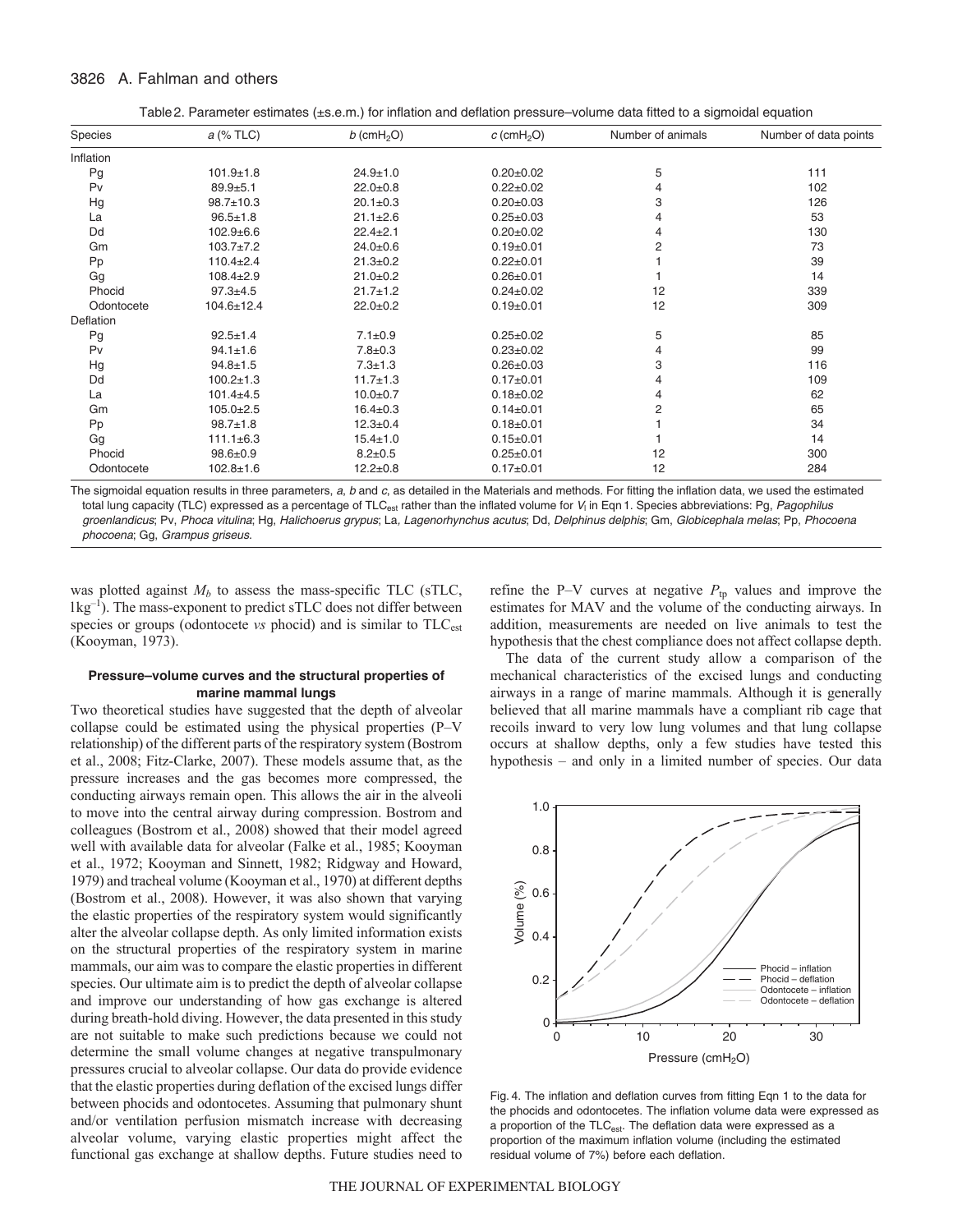indicate that the inflation curves in excised marine mammal lungs are similar among age groups and species and between phocids and odontocetes. The inflation curves were similar to the previously published values for the California sea lion (Denison et al., 1971) and harbor porpoise (Kooyman and Sinnett, 1979). However, in the deflation curves, there was considerably more hysteresis in the P–V loop in the phocid compared with the odontocete, causing lower recoil pressures in the former. The deflation curve for the odontocete is similar to that reported for the California sea lion (Denison et al., 1971) and harbor porpoise (Kooyman and Sinnett, 1979), whereas that of the phocid is similar to that of the dog (Denison et al., 1971). When the pressure is reduced from  $30 \text{ cm}H_2O$  to  $10 \text{ cm}H_2O$ , the volume in the odontocete decreases by 60%, but only by 24% in the phocid. At pressures below  $10 \text{ cm}H_2O$ , the deflation curve in the odontocete has greater elastance. Extending the data below MAV, the sigmoidal equation approaches 0 volume at -20 cmH<sub>2</sub>O. In the California sea lion,  $6\%$  of TLC remained at  $P_{\text{tp}} = -30 \text{ cm}H_2\text{O}$ , and so our extrapolation needs to be viewed carefully as we have no data at negative *P*tp values. The greater pulmonary elastance in odontocetes suggests that the proportion of intrapulmonary gas remaining in the alveoli during compression might be less in odontocetes than in phocids. This agrees with data from our recent study where the lung volumes at different dive depths (pressures) were measured in post-mortem specimens, and the results indicated that collapse depths appear to be greater for cetaceans in comparison with phocids (Moore et al., 2011).

The differences in deflation curves might be due to structural or biochemical (surfactant) differences between phocids and odontocetes. In 1971, Denison and colleagues (Denison et al., 1971) showed that the reduction in alveolar volume during compression was greater in California sea lions than in dogs. It was suggested that these differences could be related to the greater abundance of elastic fibers and muscle in the supportive tissue of the lung and conducting airways in the sea lion (Denison et al., 1971; Kooyman and Sinnett, 1982); these anatomical features might contribute to the elastic differences observed in our study. In addition, preliminary results indicate that collateral ventilation – that is, gas moving laterally through the lung parenchyma – occurs in odontocetes (dolphin and pilot whale) but not in phocids (A.F., M.J.M. and C.M., unpublished), further suggesting the existence of anatomical differences. Alternatively, variation between marine and terrestrial mammals could be related to differences in alveolar surface tension. Early reports suggested that the surfactant properties of lung lavage fluid from marine mammals do not differ from those of terrestrial mammals (Denison et al., 1971; Kooyman and Sinnett, 1982). More recent work has shown that lung surfactants of pinnipeds (elephant seal, northern fur seal, California sea lion and ringed seal) have anti-adhesive properties that aid alveolar recruitment following collapse (Foot et al., 2006), but no study has reported the surfactant properties of odontocete lungs. Further work is required to determine whether the differences in hysteresis and deflation are related to differences in anatomy, biochemistry or both. In either case, the elastic properties allow us to improve predictions of the air volumes in the upper and lower airways in excised lungs at the point of collapse. Although our results illustrate the mechanical differences in excised lungs among species, studies on live animals are required in order to understand how variation in blood flow and chest compliance alters lung mechanics. For example, Leith (Leith, 1976) showed that the chest wall of a ribbon seal is highly compliant and recoils inward. Our own observations agree with this, but the chest wall in the odontocete appears to be much stiffer (A.F., M.J.M. and C.M., unpublished). The greater recoil of the odontocete chest wall might help compensate for the stiffer lung and allow for the passive exhalation reported in odontocetes (Olsen et al., 1969). Thus, future studies are needed to confirm these observations of chest compliance.

Our experimental design was similar to those used in previous studies that described the elastic properties of lungs excised from sacrificed (<19 h) harbor porpoises (Kooyman and Sinnett, 1979) and California sea lions (Denison et al., 1971). The lung samples used in this study were obtained from animals that had asphyxiated either in gill nets or bottom otter trawls (bycaught) or died during a stranding event (stranded). Therefore, the interval between death and study was often longer  $(24h)$  than in previous studies in the harbor porpoise (Kooyman and Sinnett, 1979) and California sea lion (Denison et al., 1971). This delay might have changed the tissue properties. In addition, bycaught animals died by drowning or asphyxiation. Asphyxiation was confirmed by the absence of water in the conducting airways. Despite these differences, the variability in the P–V relationship between lung samples within a species was reasonably low, except in two cases (D08685La and IFAW10- 062Dd), and our results for the harbor porpoise are similar to those previously obtained from fresh tissues (Kooyman and Sinnett, 1979).

As for the possibility that over-inflation might have damaged the lungs, no subpleural blebs were observed in this study after inflations to  $P_{\text{tp}}$ <30 cmH<sub>2</sub>O. Typically, these blebs develop under the visceral mesothelium after inflations to a  $P_{\text{tp}} > 50 \text{ cm} + 20$ . In addition, our results showed little variability within an individual (Fig. 1), suggesting that the lungs had not been damaged by repeated inflation–deflation cycles. In addition, no such damage was reported in lung histology of previous studies performed on fresh tissue (Denison et al., 1971; Kooyman and Sinnett, 1979), and we consider it unlikely that our results are affected by damage of the lung parenchyma.

### **Estimating TLC**

We used two different methods to estimate TLC. In terrestrial mammals, TLC is usually defined as the air volume in the lung at a *P*tp ranging between 25 and 40 cmH2O (Venegas et al., 1998). A  $P_{\text{tp}}$  of 30 cmH<sub>2</sub>O has been used to estimate TLC in excised marine mammal lungs (Kooyman and Sinnett, 1979),. However, some species do not appear to reach maximal lung volume at  $P_{tp}$  values as high as 80cmH2O (Soutiere and Mitzner, 2004), and the estimated TLC will therefore vary depending on the pressure used to define TLC. For our data, most samples did not exhibit a distinct asymptote at a  $P_{tp}$ =30 cmH<sub>2</sub>O (for example, see Fig. 1), and the fitted parameter  $a$  was therefore larger than the air volume at  $30 \text{cm}H_2O$ . It is possible that a standard  $P_{tp}$  might not be valid for all species or age classes. Alternatively, a sigmoidal equation can be used to define the upper asymptote (Glaister et al., 1973; Schroter, 1980; Venegas et al., 1998), resulting in a set of physiologically meaningful parameters that can be compared between samples from P–V curves produced under different experimental and pathological conditions. By using this approach, some estimates of TLC differed from TLC<sub>est</sub> by as much as 50%, as small differences in the shape of the P–V curves result in large differences in *a*. Because histological examination was not possible in all lung samples, we cannot exclude that some specimens had undergone pathological changes.

While our limited data did not reveal age differences in TLC (normalized by body weight), the lung capacity of juveniles might be different from adults. Our estimates of TLC are in general agreement with those from the equation published by Kooyman (Kooyman, 1973) in a range of species and age classes. In the present study, the average pMAV and pMAV<sub>est</sub> values were, respectively,